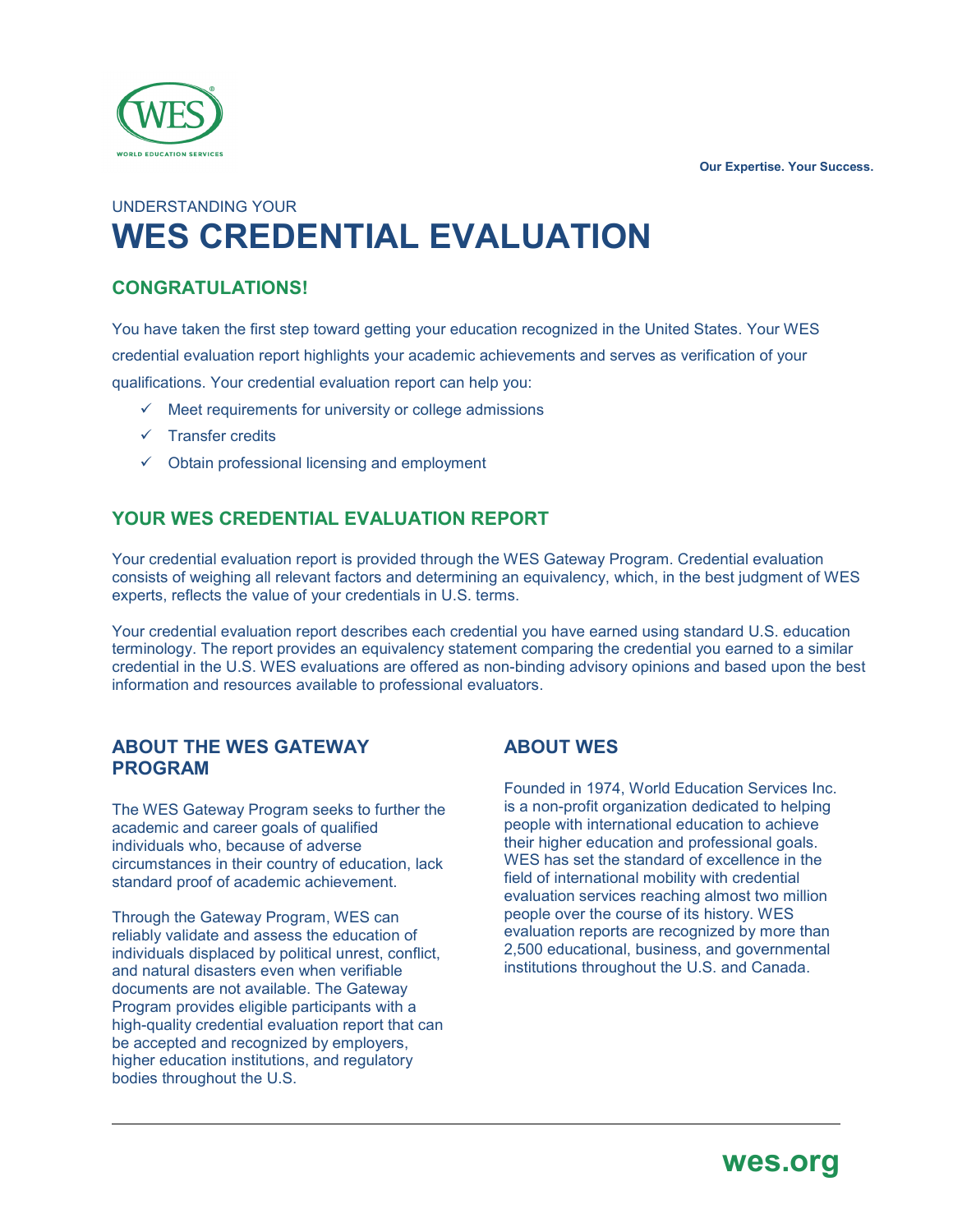#### **EDUCATIONAL TERMS USED IN WES EVALUATIONS**

**Admission requirements:** The minimum academic requirements for admission to a program.

**Associate degree:** An undergraduate degree that typically requires two years of full-time study.

**Bachelor's degree:** A college or university degree awarded upon completion of approximately four years of full-time study.

**Certificate:** A qualification awarded on completion of designated course work at the post-secondary or post-graduate level.

**Course-by-course analysis:** Indicates all subjects taken for a specific program or credential when an applicant provides complete academic transcripts. In the WES Gateway Program, if an applicant can provide only partial academic transcripts or other documentation, the analysis may be a reconstruction of course work likely undertaken.

**Credential recognition:** A decision made by an institution to recognize the validity of a credential earned in a country other than the U.S. to meet requirements for admission, licensing, or employment.

**Document-by-document analysis:** Indicates that an analysis of the credential was done by analyzing relevant documents, such as a transcript, mark sheet, or degree certificate.

**Diploma:** A qualification awarded on completion of a two- or threeyear post-secondary program.

**Earned doctorate (PhD):** Highest academic degree awarded on the basis of graduate-level course work, examinations, research, and dissertation.

**Equivalency statement:** A statement on the credential evaluation report that compares the credential you earned in your country of education with a

comparable credential in the U.S.

**First professional degree:** The first professional degree in a given field (such as Doctor of Medicine or Doctor of Dentistry) is usually awarded on completion of professional study. This title alone may not be sufficient to allow the bearer to practice in the U.S. unless additional licensing requirements are met.

**Grade Point Average (GPA):** The weighted mathematical average on a 4.0 scale of the quality of academic work as indicated by grades given for all individual courses.

**Graduate study:** Study or program undertaken after a bachelor's degree, usually in preparation for a master's or doctoral degree.

**Institutional status:** The status of an academic institution or program. Credentials issued by a recognized, accredited institution abroad are more

likely to be recognized in the U.S.

ֺ֝

**Major:** An area of academic concentration or specialization.

**Master's degree:** A post-baccalaureate degree in a specific field, awarded on the basis of completion of course work (usually one to three years of study) and often a written thesis or project.

**Official documents:** Documents issued by the institution attended or the institution that awarded the degree, diploma, or certificate. If you were unable to obtain your official documents, your evaluation is issued through the WES Gateway Program.

**Post-secondary:** An institution or program of study that requires the completion of secondary study prior to admission.

**Professional study:** Study and training to become a practitioner of a specific profession, such as medicine, veterinary medicine, dentistry, pharmacy, optometry, etc.

**Semester credit/credit hour:** A way to measure the time assigned to a course or course-equivalent. The average annual credit load carried by an undergraduate student in the U.S. is 30–36 semester credits.

#### **DETAILS OF YOUR WES REPORT**

The "equivalency statement" is the most important part of your WES evaluation. It helps you and others understand how your educational accomplishments compare to similar credentials earned in the U.S.

If you are using your report for admission to a college or university, your report will include a course-by-course analysis listing all subjects completed at the post-secondary level and providing a semester credit and grade equivalent for each subject. Credits correspond to a full-time course load carried by a student enrolled in a similar program at a U.S. institution.

When the number of subjects or credits completed in your country of education varies from the U.S. standard, WES converts them into U.S. semester credit equivalents as appropriate. If you were able to submit a transcript, WES experts conducted a grade analysis and calculated a grade point average (GPA).

#### **GET ACADEMIC AND CAREER ADVICE**

A credential evaluation is just the first step in your journey. Reach your highest potential with expert tools, training, and advice about studying and working in the U.S.

Visit **[wes.org/advisor-blog](http://wes.org/advisor-blog)**.

#### **CHECK YOUR ACCOUNT STATUS**

Go to "My Account" to access your WES account, order extra copies, or upgrade your report.

Visit **[wes.org/myaccount](http://wes.org/myaccount)**.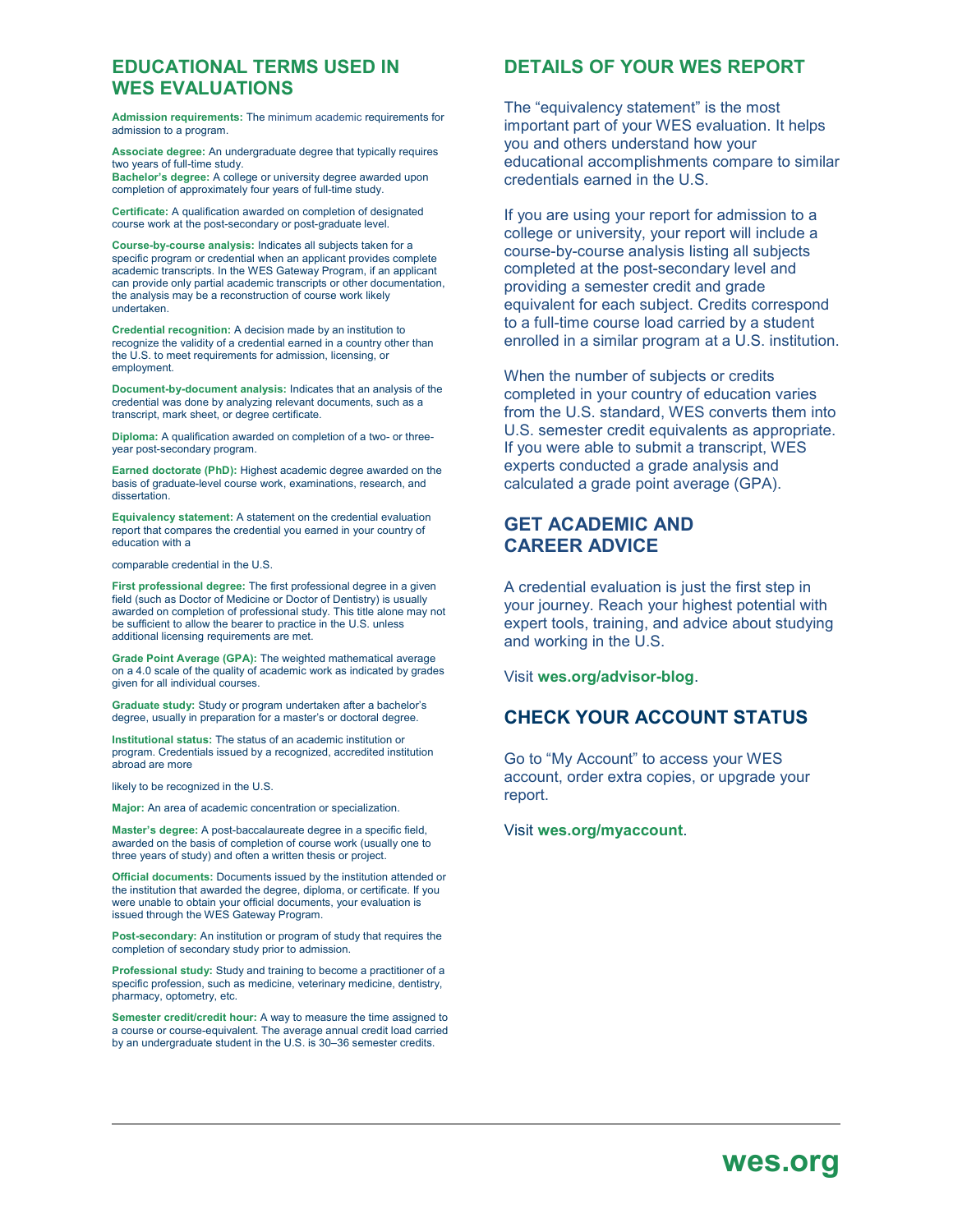**Our Expertise. Your Success.**



# USING YOUR **WES CREDENTIAL EVALUATION**

Your WES credential evaluation report is designed to help you continue your education, obtain licensure, or take the next step in your career. So, for instance, if you are using your report for employment, you should be sure to add the WES Equivalency Statement next to your international education on your résumé.

Remember, however, that your WES credential evaluation report is an advisory opinion. In the U.S., the decision to recognize credentials rests with the academic institution, regulatory body, or employer. That means you may have to advocate for receiving credit for your international education. This may be especially true in your case, where WES could not verify your academic documents with your academic institution using its standard process. You may be asked to take additional steps to confirm your academic background, or your documents may be subject to further review or corroboration.

**\_\_\_\_\_\_\_\_\_\_\_\_\_\_\_\_\_\_\_\_\_\_\_\_\_\_\_\_\_\_\_\_\_\_\_\_\_\_\_\_\_\_\_\_\_\_\_\_\_\_\_\_\_\_\_\_\_\_\_\_\_\_\_\_\_\_\_\_\_\_**

You now have a valuable tool in your hands for advocating for the recognition of your credentials.

# **GAINING RECOGNITION OF YOUR CREDENTIALS**

With a WES credential evaluation report in hand you can speak confidently about the value of the education you received abroad. You may find it useful to speak directly with an employer, admissions officer or regulatory body about recognizing your qualifications. Achieving full recognition is not always possible; however, here are some other options you can explore:

- $\checkmark$  **Partial recognition:** The institution recognizes the part of your credential that it is able to corroborate. This gives you a foundation for further training to complete your qualification.
- **Alternative recognition:** The institution recognizes your credentials as meeting requirements for a different professional qualification than the one you earned in your country of education.
- $\checkmark$  **Conditional recognition**: The institution recognizes your credentials on the condition that you meet certain future requirements or demonstrate your competence.

For example:

- For education, on the condition that you complete the first full semester or year having earned certain minimum grades or higher in all courses.
- For employment, on the condition that you undergo monthly performance reviews for the first three or six months, or complete a training program or internship.
- For professional licensing/certification, on the condition that you complete additional training.